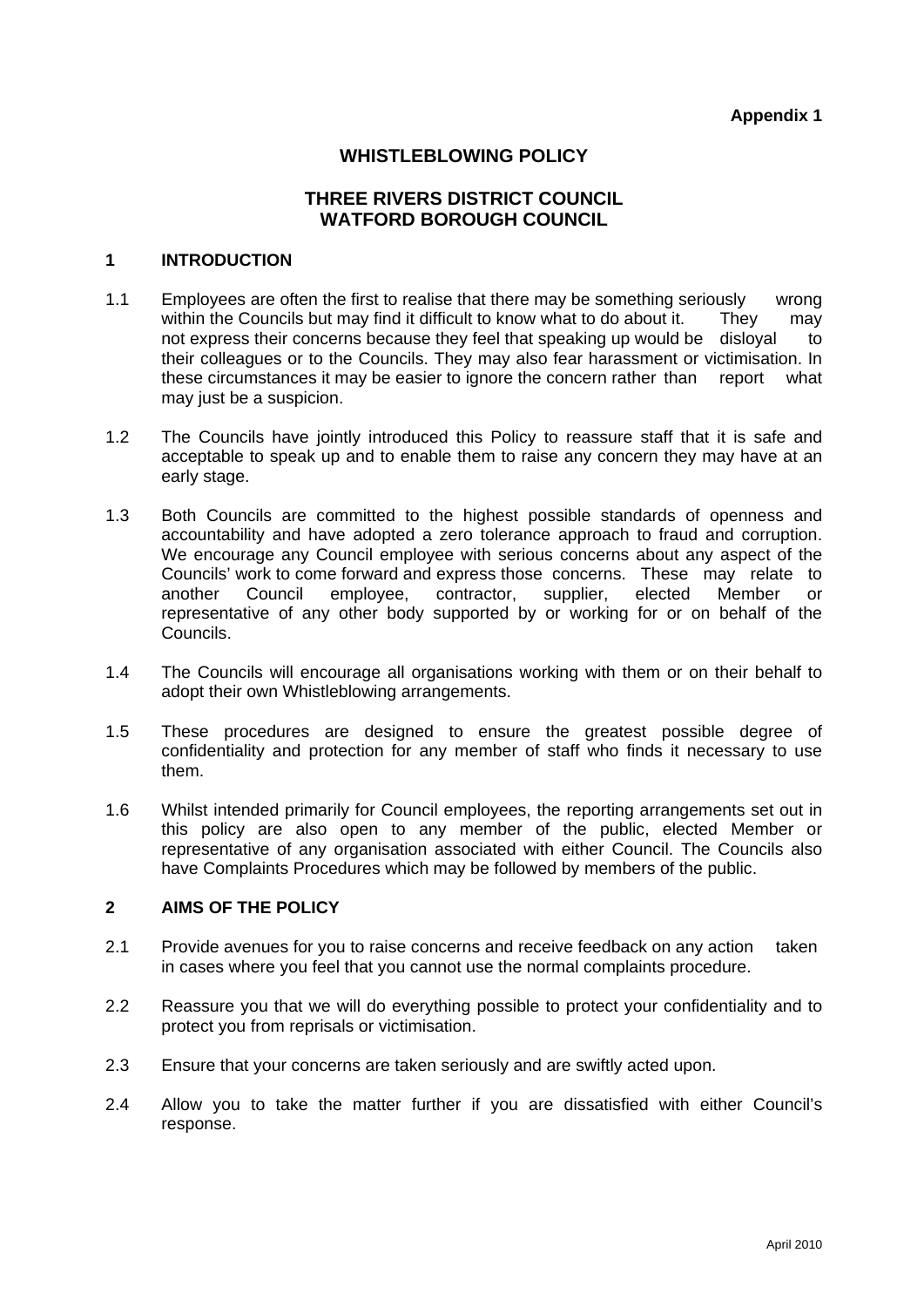# **3 SCOPE**

- 3.1 Whilst the policy is a key feature of our joint Anti-fraud and Corruption Strategy, its use is not restricted to fraud related issues. It covers a wide range of topics including:
	- fraud, corruption or any other unlawful act
	- maladministration and mismanagement
	- breach of any statutory code of practice
	- breach of the Councils' procedure rules or policies
	- actions which are likely to cause physical danger or risk of damage to property
	- failure to report and/or rectify any situation which is likely to cause significant avoidable cost or loss of income
	- misuse of information which could seriously prejudice or compromise either Council
	- abuse of power or the use of the Councils' powers and authority for any unauthorised or ulterior purpose.
- 3.2 The policy is not intended to cover staff complaints about harassment, discrimination, victimisation or other similar matter. These complaints are dealt with by other Council policies/procedures.
- 3.3 You may call the Fraud Hotline (Freephone 0800 458 9200) rather than use this process if that is easier for you.

# **4 SAFEGUARDS**

#### **4.1 Confidentiality**

The Councils will do their best to protect your identity when you raise a concern and do not wish your name to be disclosed. It must be appreciated however that there may be times when it is not possible to resolve a concern without revealing your identity e.g. where your personal evidence is essential. This will be discussed with you in advance of any action being taken. You will be given all necessary support if your name has to be revealed.

### **4.2 Harassment or Victimisation**

 The Councils recognise that the decision to report a concern can be a difficult one to make not least because of the fear of reprisals from those responsible for the alleged malpractice. The Councils will not tolerate harassment or victimisation and will take action to protect you if the concern is raised in good faith.

 This does not mean that if you are already the subject of disciplinary or redundancy procedures that those procedures will be halted as a result of your whistleblowing.

# **4.3 False Allegations**

If you make an allegation in good faith but the investigation fails to support your concern, no action will be taken against you. However, any abuse of this process by employees maliciously raising unfounded allegations will be dealt with under the Councils' disciplinary arrangements.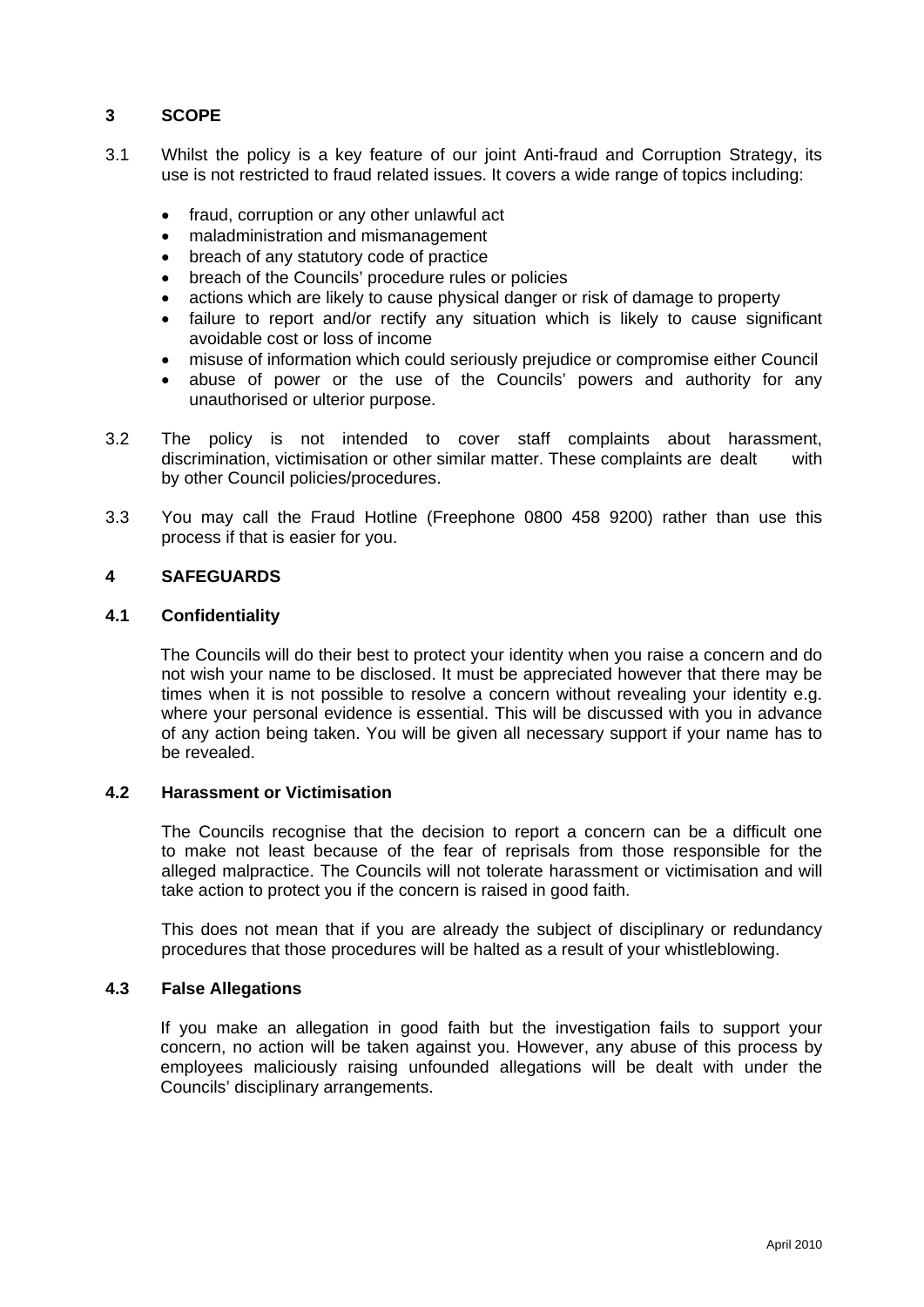### **Anonymous Allegations**

You are encouraged to put your name to any issue raised. Anonymous concerns are much less powerful and are often difficult to follow up, especially if further information is required. Each case will be considered however and will be investigated depending on:

- the credibility of the concern
- the seriousness of the issue
- the possibility of verification from other sources.

#### **5 HOW TO RAISE A CONCERN**

- 5.1 You should normally report any concerns to your immediate manager or his/her superior for the matter to be dealt with in accordance with standard Council procedures. Line Managers must not investigate any suspected case of fraud or corruption but must refer it immediately to one of the two Chief Finance Officers, the Chief Executive (Three Rivers) or the Managing Director (Watford) who will decide what further action is to be taken.
- 5.2 If you feel unable to do this, e.g. you feel that your manager may be implicated or you have already done so but do not feel that the matter has been properly dealt with; you can then use the Whistleblowing process to report any concern.
- 5.3 Concerns should be reported to either:

### **The Chief Executive (Three Rivers) The Managing Director (Watford) Either of the two Councils' Chief Financial Officers.**

These officers will decide the most appropriate method for dealing with your concern.

- 5.4 The earlier you express concern the easier it is to take action.
- 5.5 Do not try to investigate the matter yourself but pass on as much evidence or information you may have. You are not expected to prove the truth of the allegation but you will need to demonstrate that there are sufficient grounds for your concern.
- 5.6 You may invite your staff or trade union representative or a friend to act on your behalf.
- 5.7 The Councils have the resources and expertise to investigate any concern internally. If you feel it right to raise the matter externally, or have raised it internally but feel that it has not been properly investigated, there are a number of possible contact points, for example:
	- your local Council Member
	- the External Auditor (Grant Thornton)
	- a relevant professional or regulatory body
	- the Police
	- the Ombudsman
	- the Audit Commission (Whistleblowing Hotline 0845 052 2646)
	- the Health and Safety Executive
	- Standards Board for England (matters relating to elected members).